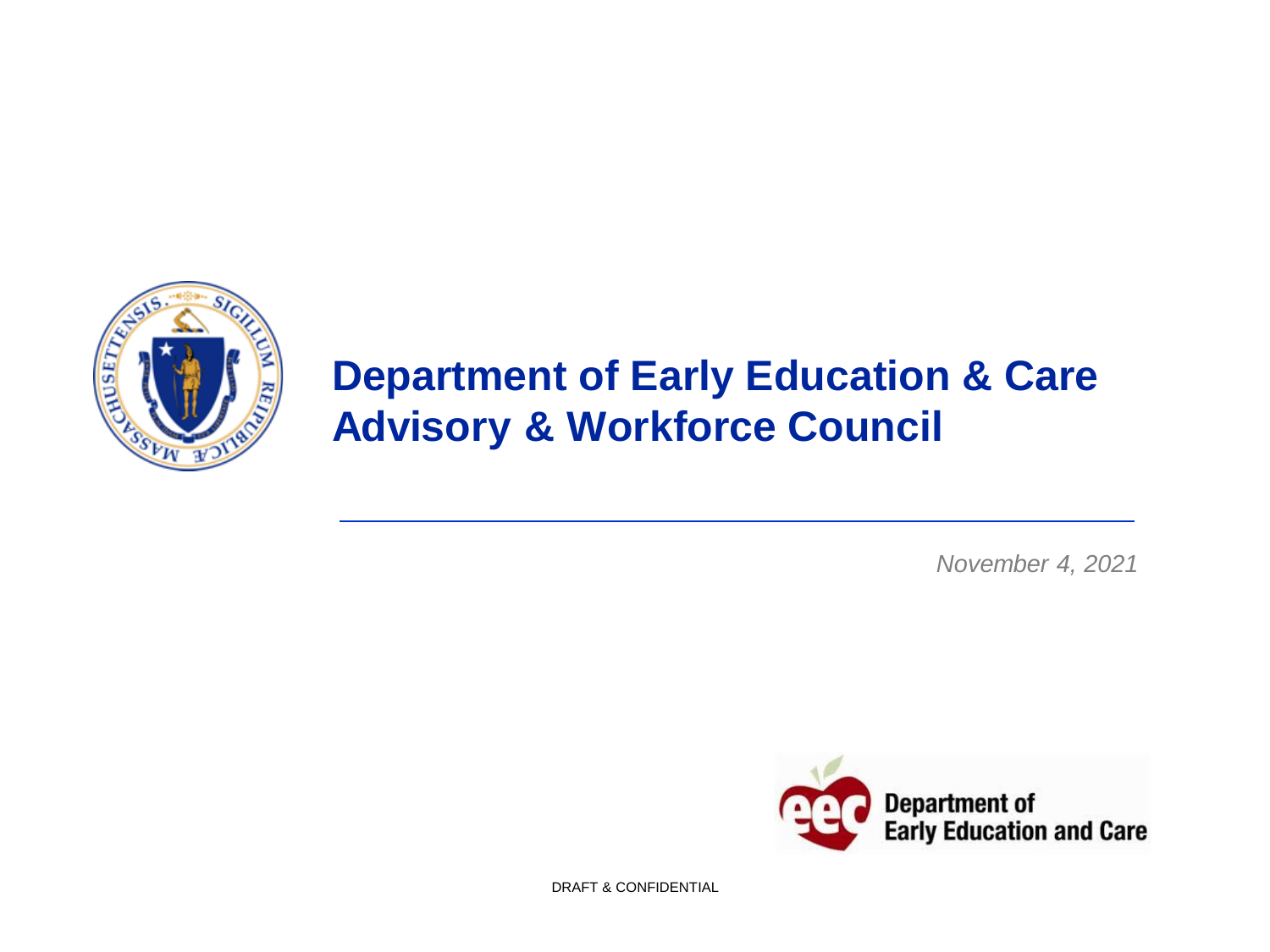



- 1. Welcome and Introductions
- 2. EEC Educators Supports
	- a. Launch of a Professional Registry
	- b. Educator Credentialing
	- c. EEC Professional Pathways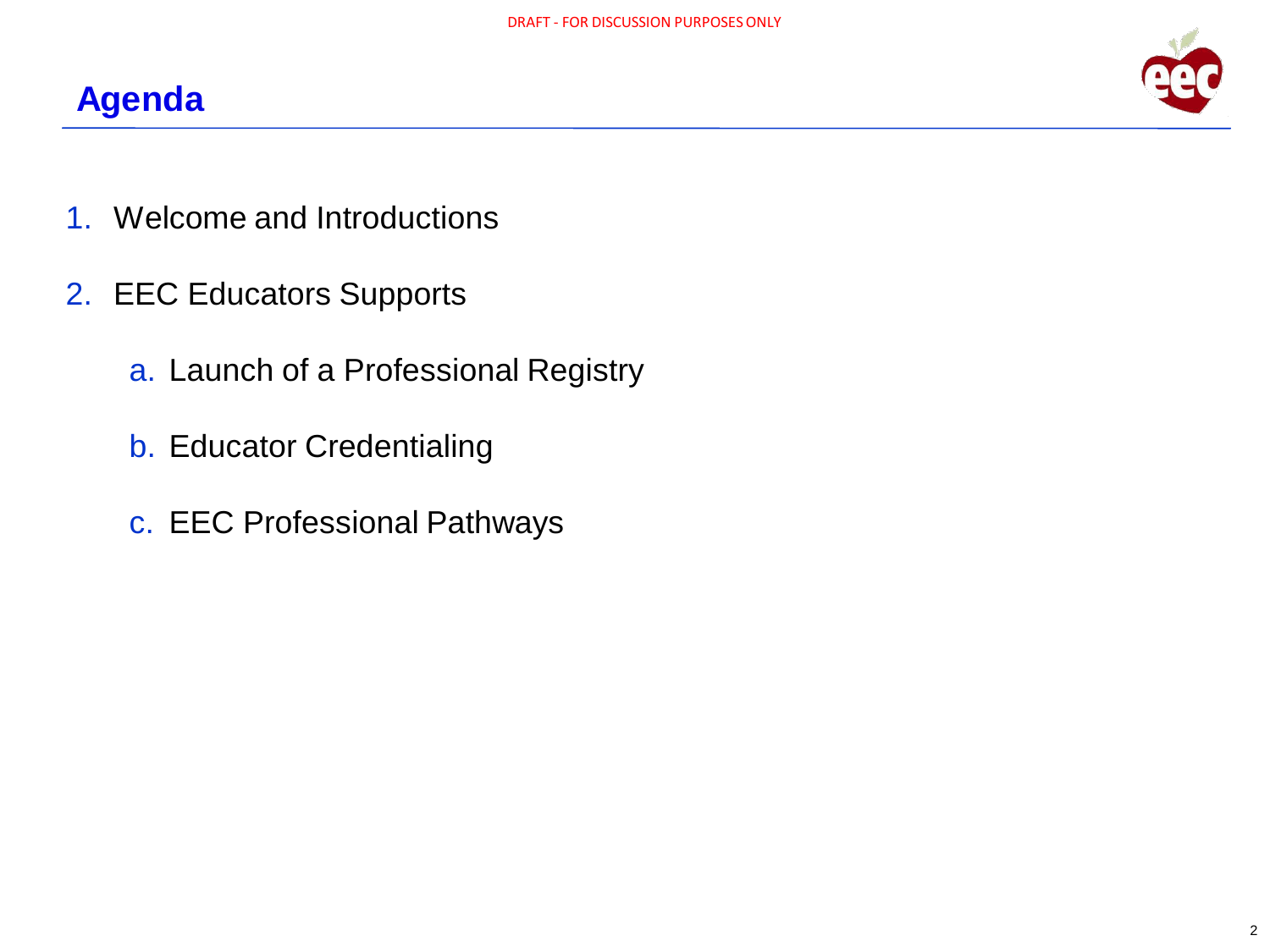

# **Addressing the Workforce Crisis Overview**

- The top barrier to growth in the child care industry is provider difficulty finding qualified educators to open and fill classrooms and care settings
- Worker shortages across industries and geographies, including hospitality and service paired with child care business model challenges (ongoing volatility, thin margins) – inhibit the potential to compete for workers
- There are significant logistical barriers to supporting rapid employment from both the employee recruitment and employer support perspectives, including lack of career pathways and advancement, bureaucratic requirements that slow the process, and disparate systems of support that complicate entry to the field for new employees
- As the workforce is one of the most valuable assets in supporting quality interactions with children that drive child outcomes, it is important that we don't undermine the expertise of the profession while we address this on-going crisis inhibiting recovery of the EEC field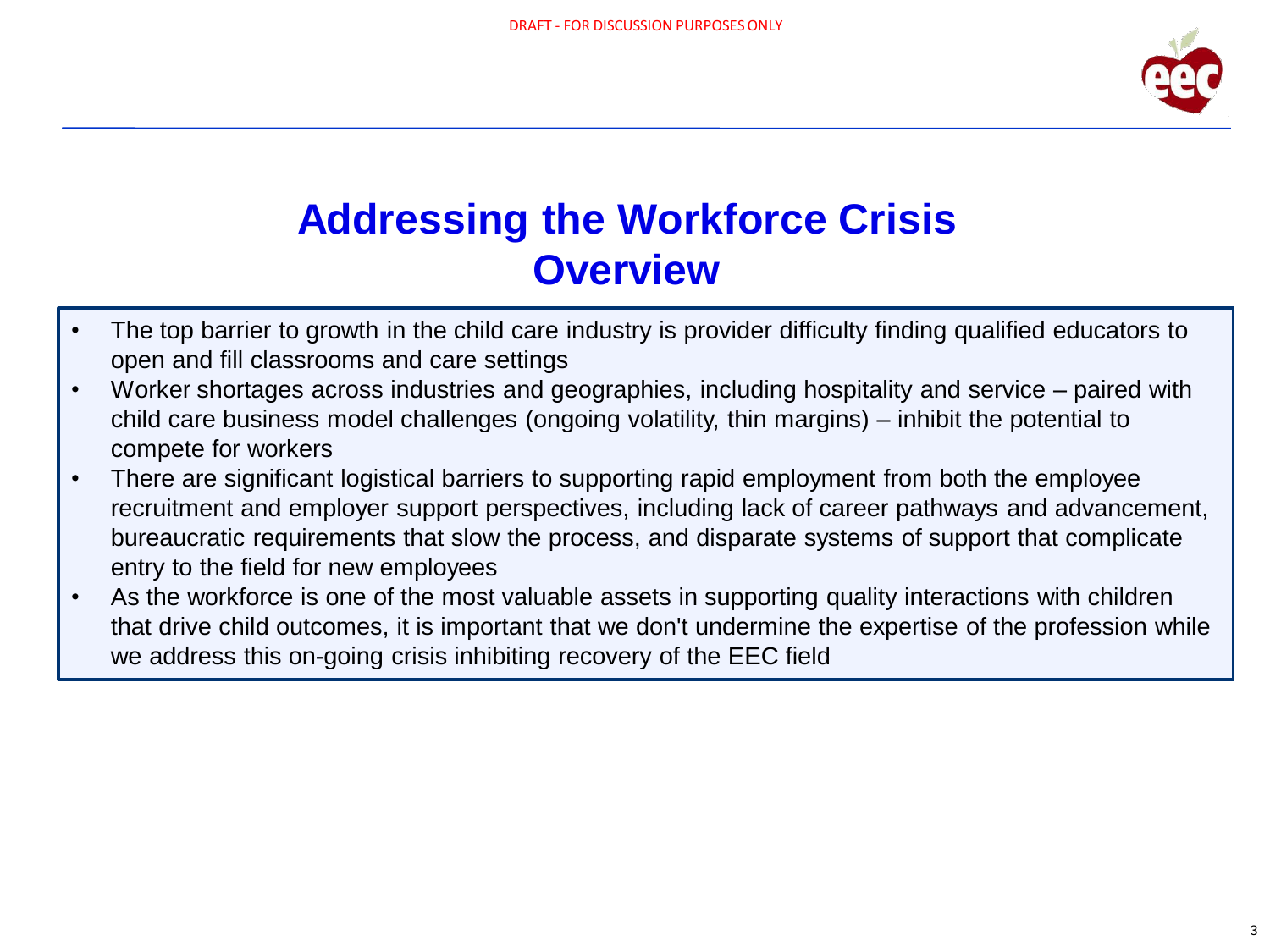## **Creating an Adequate Pipeline of Educators**

#### **Discussion Questions:**

- **How do efforts across these critical components of the pipeline need to come together to adequately grow the candidate pool?**
- **What is the public role in fulfilling urgent, immediate needs? How can the Department most effectively contribute to public-private partnerships in each area?**

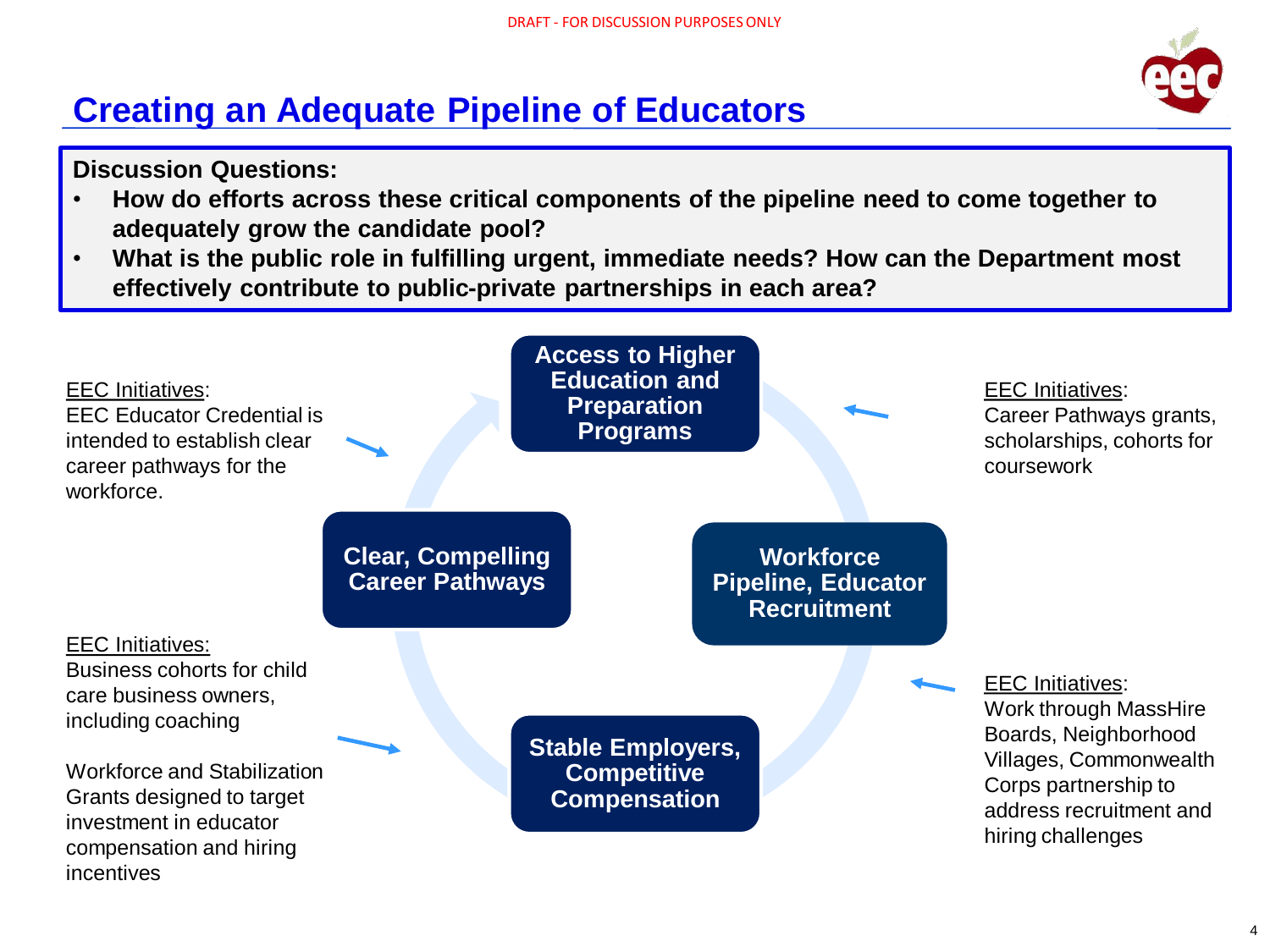### **Summary of Workforce Road Map**



EEC is presenting a multi-faceted plan to address the workforce crisis and build towards our long-term strategic goals of building supports for a managing professional ladder.

#### **EEC Initiatives to Address the Workforce Crisis**

- **1. Streamline hiring requirements:**
- Broaden policy flexibility for programs to verify educator qualifications
- Remove operational roadblocks to rapid hire by relying on program leaders for qualification verification

#### **2. Support educator pipelines:**

- Target resources to increase access to higher education coursework, ensure flexible preparation pathways for individuals new to the field and improve system-wide linkages to professional preparation resources
- Collaborate with the Workforce Skills Cabinet and Commonwealth Corporation to improve industry messaging with MassHire Boards and other employee-recruitment resources
- Continue to build the EEC Credential that will improve systems of career advancement over time

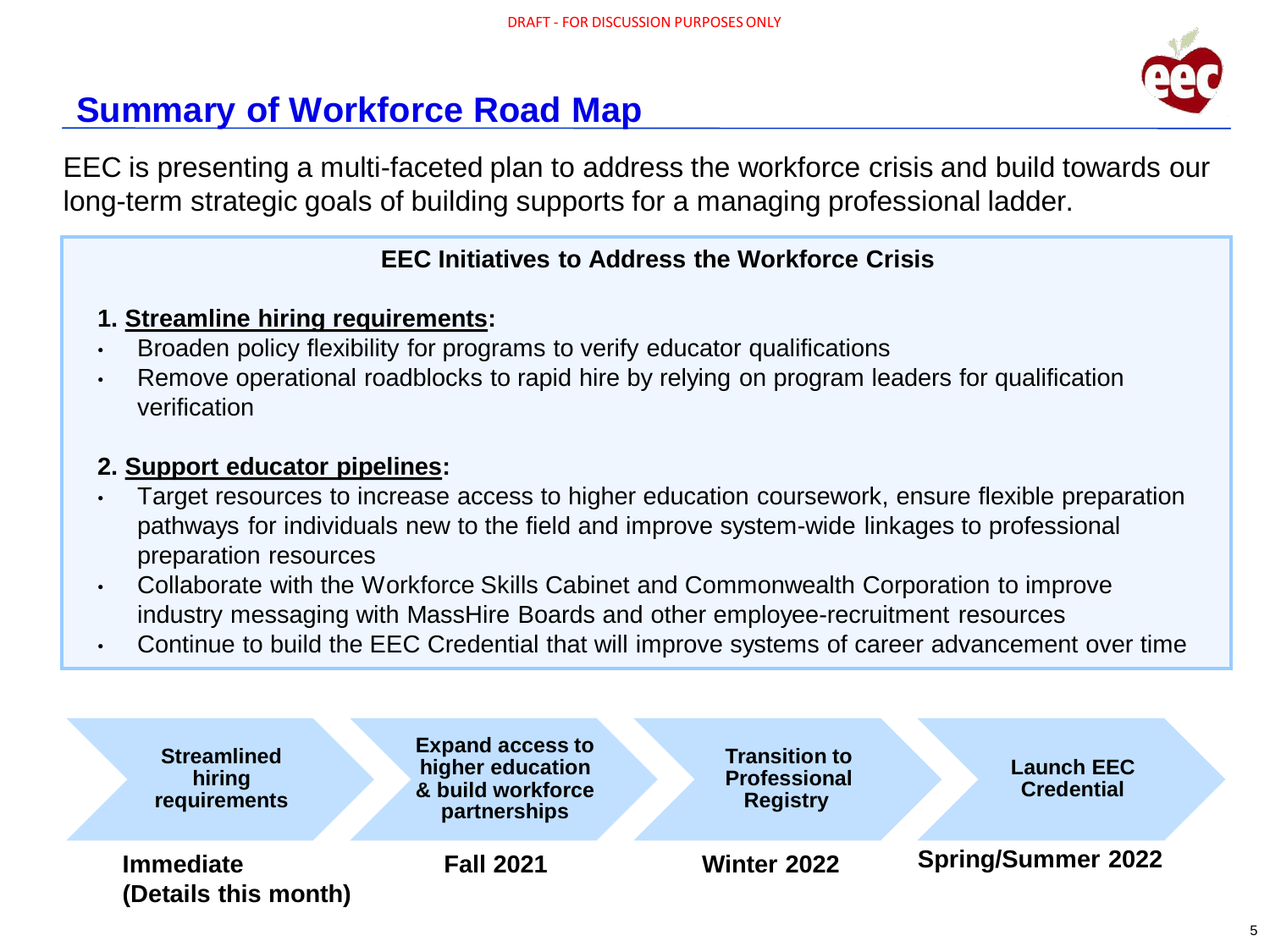

# **Streamlining Hiring Processes**

EEC will launch a Professional Registry, which will create a unified database of educator requirements, including BRC results, professional qualifications, and credential status to help expedite educator approvals and hiring and help track workforce trends without adding additional barriers.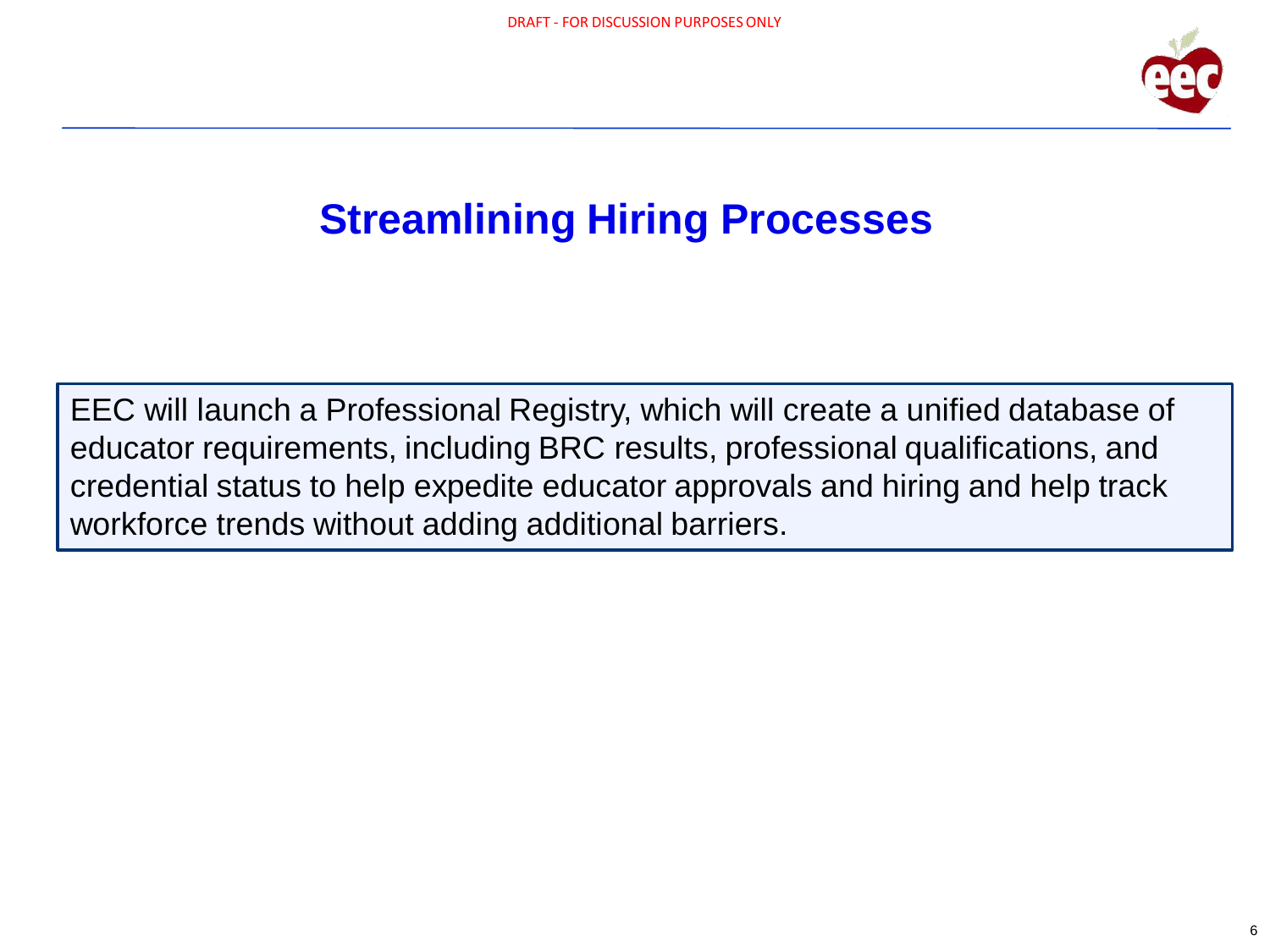

### **Professional Registry**

**The EEC Registry will be the "hub" for an individual educator's technological interaction with EEC**, with all other educator-related functionality built within the Registry.

#### *Phase 1: Establish a Registry Record for Educators*

- GSA Workforce will be asked to establish a registry record first. Program Administrators and/or Directors will utilize the Professional Registry to track educators to support programs in accessing operational grants in 2022.

#### *The functions for later phases will include:*

- **Credentials**: tracking degrees and certifications achieved to support on-going career progression over time; submitting and verifying educator qualification to award EEC credentials
- **Trainings**: integration with EEC Strongstart Learning Management System; tracking of CEU's and other in-service professional development to demonstrate building expertise
- **Background Record Checks**: BRCs will be supported through the registry and suitability status will be stored on a registry record, allowing candidates and programs to streamline employment matching

|                      | Massachusetts Department of Early Education and Care                                                                                                                                                    |                                                                  |                                                           | Home |
|----------------------|---------------------------------------------------------------------------------------------------------------------------------------------------------------------------------------------------------|------------------------------------------------------------------|-----------------------------------------------------------|------|
| $\leftarrow$<br>HOME | My Professional Registry Dashboard<br>Your Registry ID - 00009260<br>Please make sure to keep your information updated and make sure you are associated with all<br>programs that you work for!         |                                                                  |                                                           |      |
|                      | My Profile                                                                                                                                                                                              |                                                                  |                                                           |      |
|                      | <b>Angela Kenis</b><br>Last Updated:9/8/2021                                                                                                                                                            | Please update your registry profile!<br><b>Update My Profile</b> |                                                           |      |
|                      | My Progress                                                                                                                                                                                             |                                                                  |                                                           |      |
|                      | Personal Information<br>Education & EEC<br>$\alpha$<br>$\mathbb{R}$<br>٠<br>Professional<br>In Progress →<br>Qualifications<br><b>LAST UPDATED</b><br>Registry<br>9/8/2021<br>Not Started $\rightarrow$ | CPR<br>Not Started $\rightarrow$                                 | <b>First Aid</b><br>$\alpha$<br>Not Started $\rightarrow$ |      |



*The Professional Registry will be integrated with LEAD in order to streamline program roster management and enhance workforce data tracking.*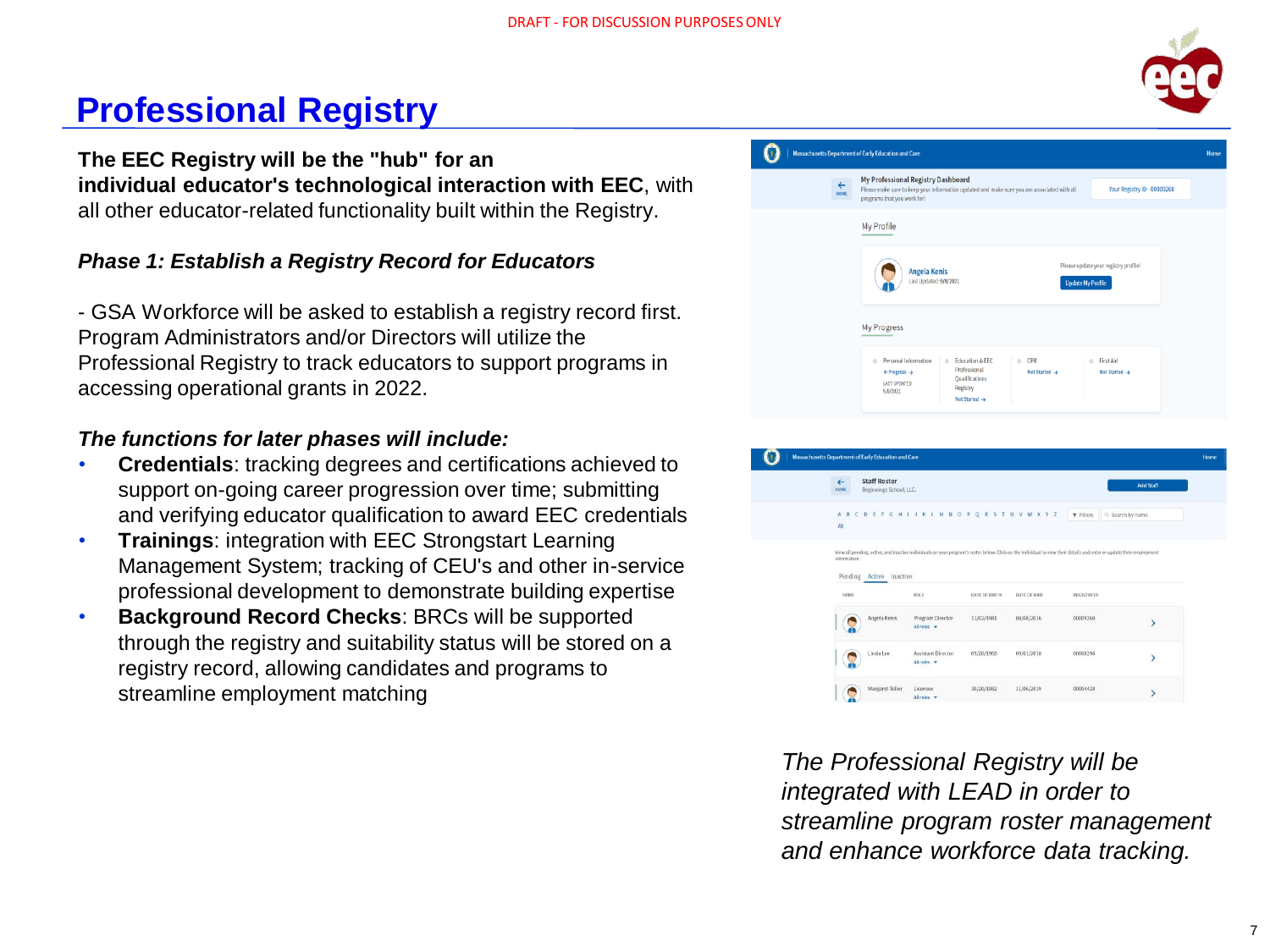

## **Developing the Professional Registry**

*Over the past two years, EEC has offered stakeholders and educators a variety of opportunities to engage on the design and development of the Professional Registry. EEC received incredible input and excitement from our workforce that positions the Registry to meet our collective goals. Engagement and feedback with EEC consisted of the following:*

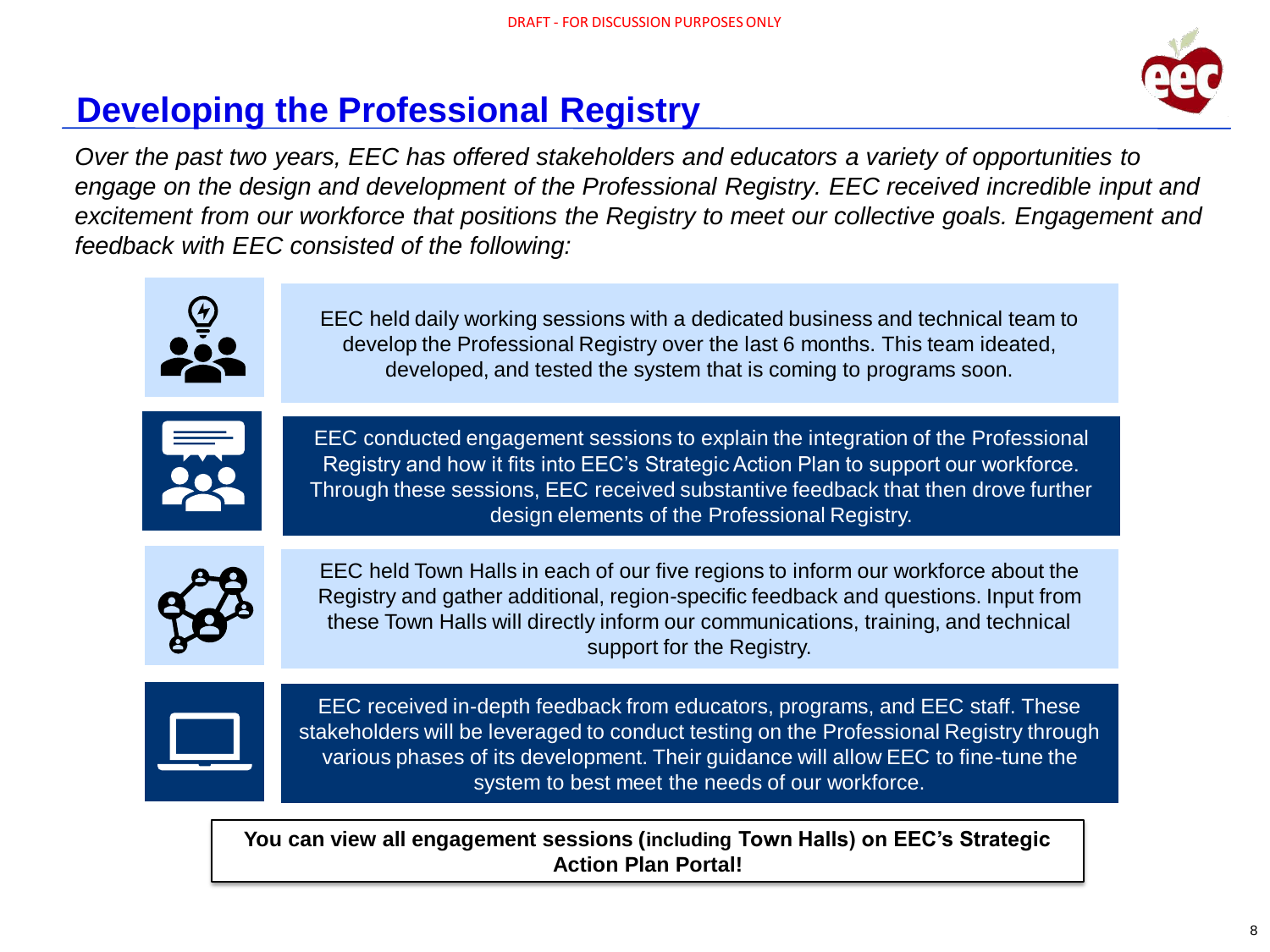

### **Proposed EEC Professional Registry Road Map**

*The Professional Registry will be a 'one stop shop' for training documentation, Background Record Checks, and credentialing. The Registry provides educators a direct connection with EEC throughout their employment.*



**By creating a Professional Registry Profile in Phase 1, educators and providers will be able to utilize the Registry's increasing functionality throughout the phases**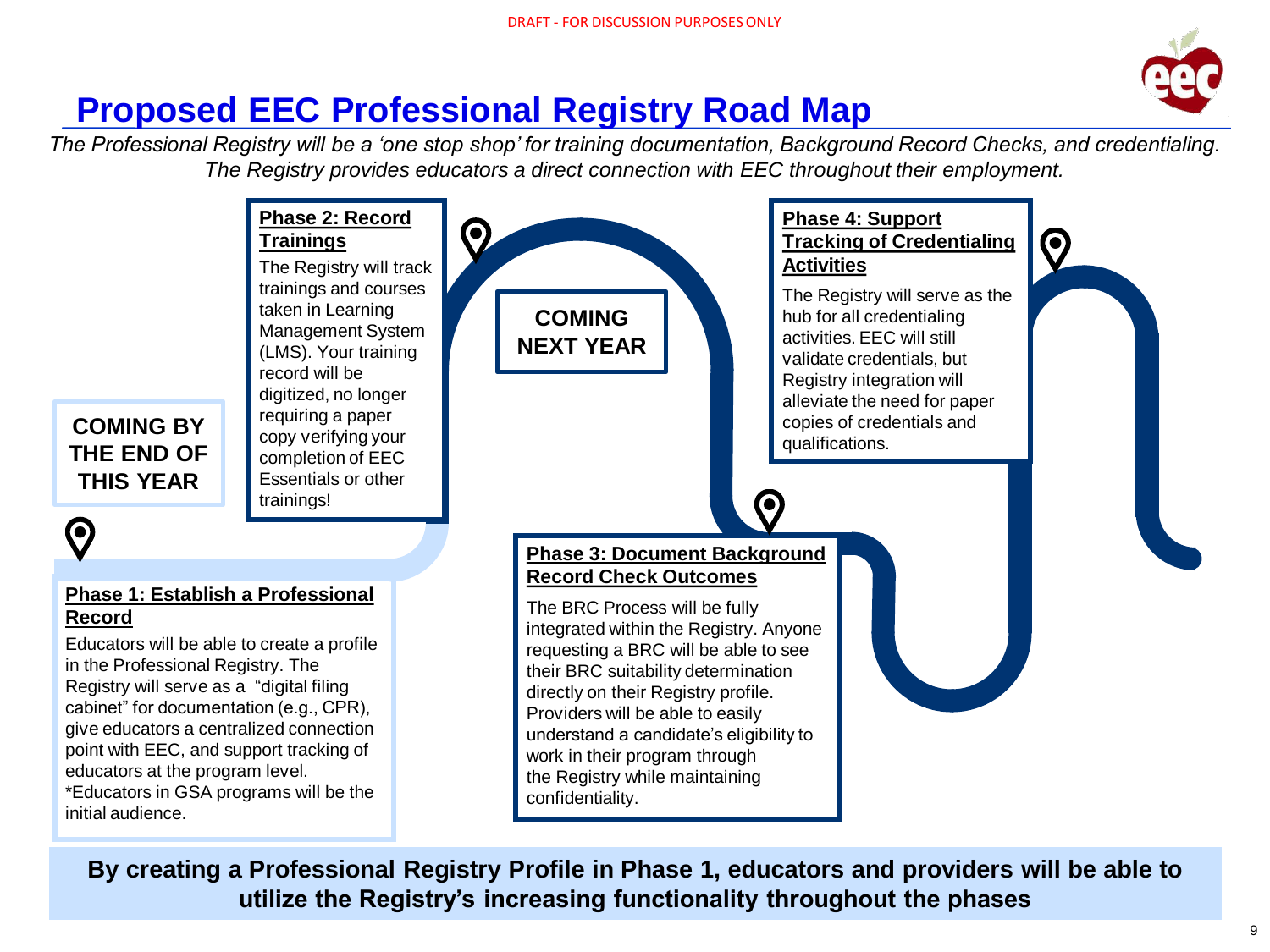

## **The Professional Registry Phase 1 Benefits**

*Phase 1 of the Professional Registry is the first step in the new 'one stop shop' platform for Educators and Providers. The first target audience will be GSA Educators s Family child care educators will be oriented to the new Professional Registry in a future phase.*

### **COMING IN THE NEXT MONTH**



### **Phase 1: Establish a Professional Record**

Educators will be able to create a profile in the Professional Registry. The Registry will serve as a "digital filing cabinet", give educators a centralized connection point with EEC, and track employment over time.

#### **Educator Benefits:**

- Establishes the educator's "digital filing cabinet" where they will maintain their professional record overtime, and will begin to incorporate PQ and TQ records.
- Establishes a direct connection between EEC and educators to support communications and tracking of professional competency over time.
- Creates a transferrable record to stack professional development and accomplishments over time

#### **Employer Benefits:**

- GSA Programs will be the first audience in order to account for staffing levels needed to maximize operational grant funding
- Allows program directors to have a unified information on staff in the "digital filing cabinet"
- Streamlines licensing visits as Licensors will be able to review relevant documentation in advance of their visit
- Educators and licensors can proactively plan for CPR and First Aid certifications and expirations and BRC renewals

**As EEC launches Phase 1 of the Registry, what program supports should be made available to GSA employers to support their staff?**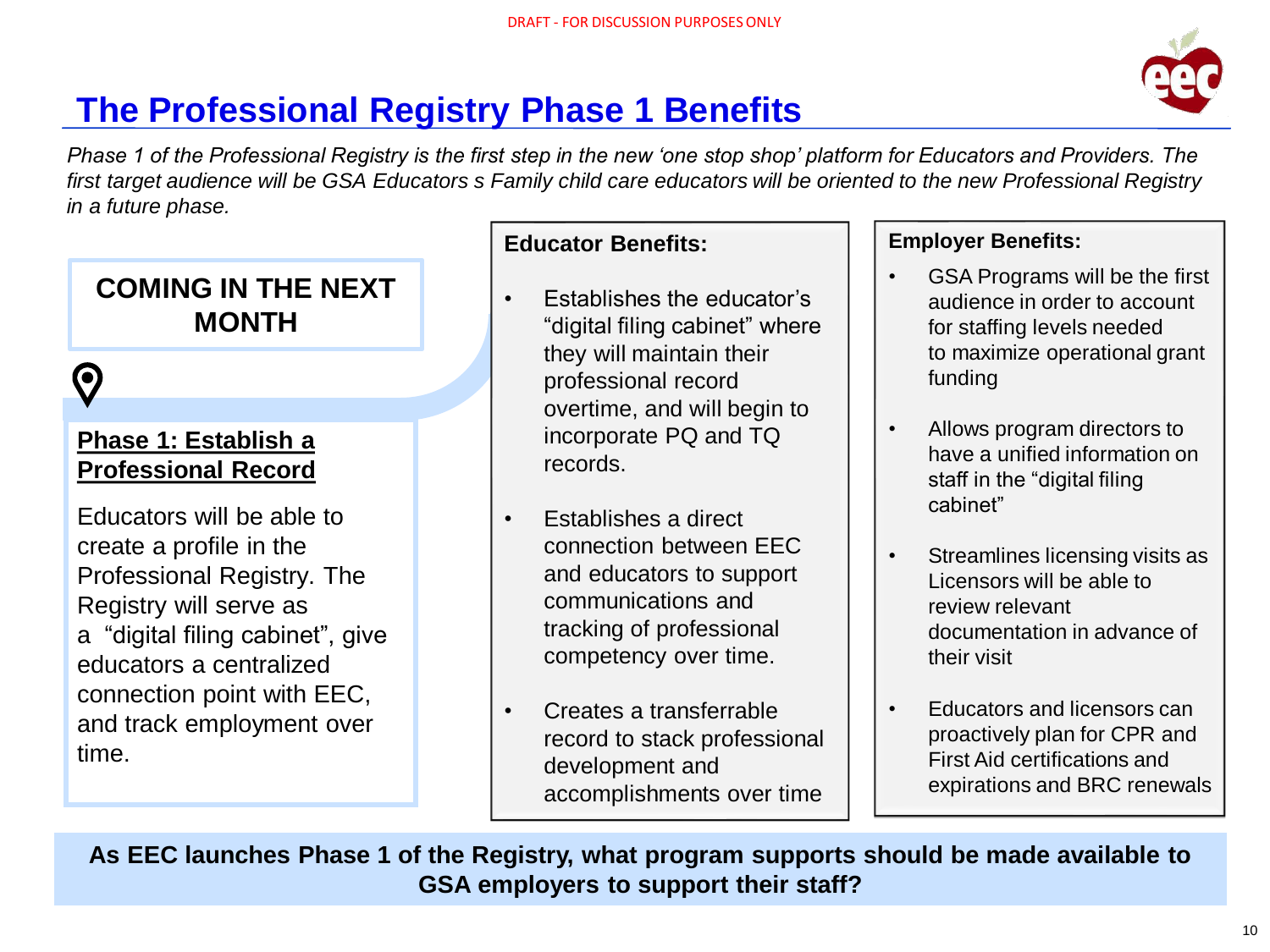

# **Supporting Educator Growth Credentialing and Higher Education Access**

- EEC has increasingly targeted its investments in higher education towards improved access to courses for educators
- Through continuing investments in Career Pathways and DHE's ECE scholarships, there is potential to build on existing infrastructure and accelerate access to higher education for the ECE workforce
- Pairing these investments with the development of the EEC Credential, currently in draft, will help build a framework that creates a pathway for the profession and helps chart the long-term potential as we recruit new people into the field.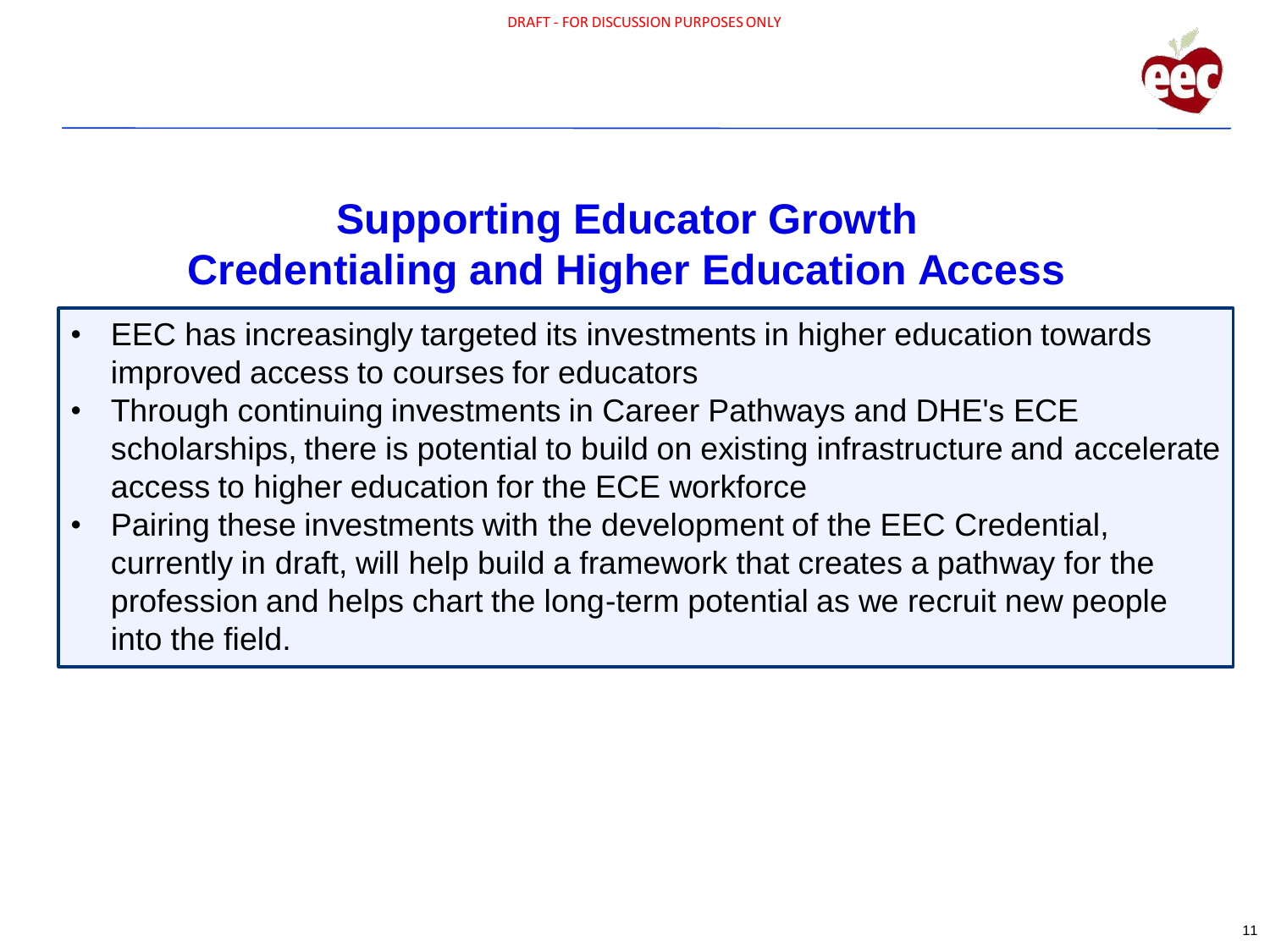### **Purpose of the Credentialing System**

#### **The workforce is diverse, needs sustainable wages, and desires career advancement**

A pre-COVID survey of educators conducted by UMass Boston in 2019 found:

- Strong workforce diversity overall, but **diversity decreases at higher levels of salary and credential**
- 1 in 5 in the workforce is the sole earner and almost half reported dependents in their households
- ECE professionals are highly motivated to pursue degree programs and advance their education, but need support in their primary language, flexibility in options and schedule, and access to mentoring, coaching, and academic advising – as well as concentrated efforts to overcome racial disparities in access to education.

#### **The EEC Credential is intended to create a career pathway that builds on existing systems**

- **Inclusive-** Will include all educators and program types
- **Stackable-** Will have career paths that build over time with certificates and degrees and via professional development
- **Transferable** Will allow for professionals to bring their professional development record with them across jobs and roles
- **Skill Building** Will support structured professional learning planning by aligning credential expectations with concrete activities that validate expertise built on the job and provide a pathway for ongoing development

### **Who is the MA early education and care workforce?**

- 92% female
- 32% people of color, compared to 22% in state
- ⎻ **47% hold more than HS degree**
- Salaries 30% lower than public preschool teachers
- Grants data shows educator salaries hovering at minimum wage; close proximity in wages even with increasing responsibility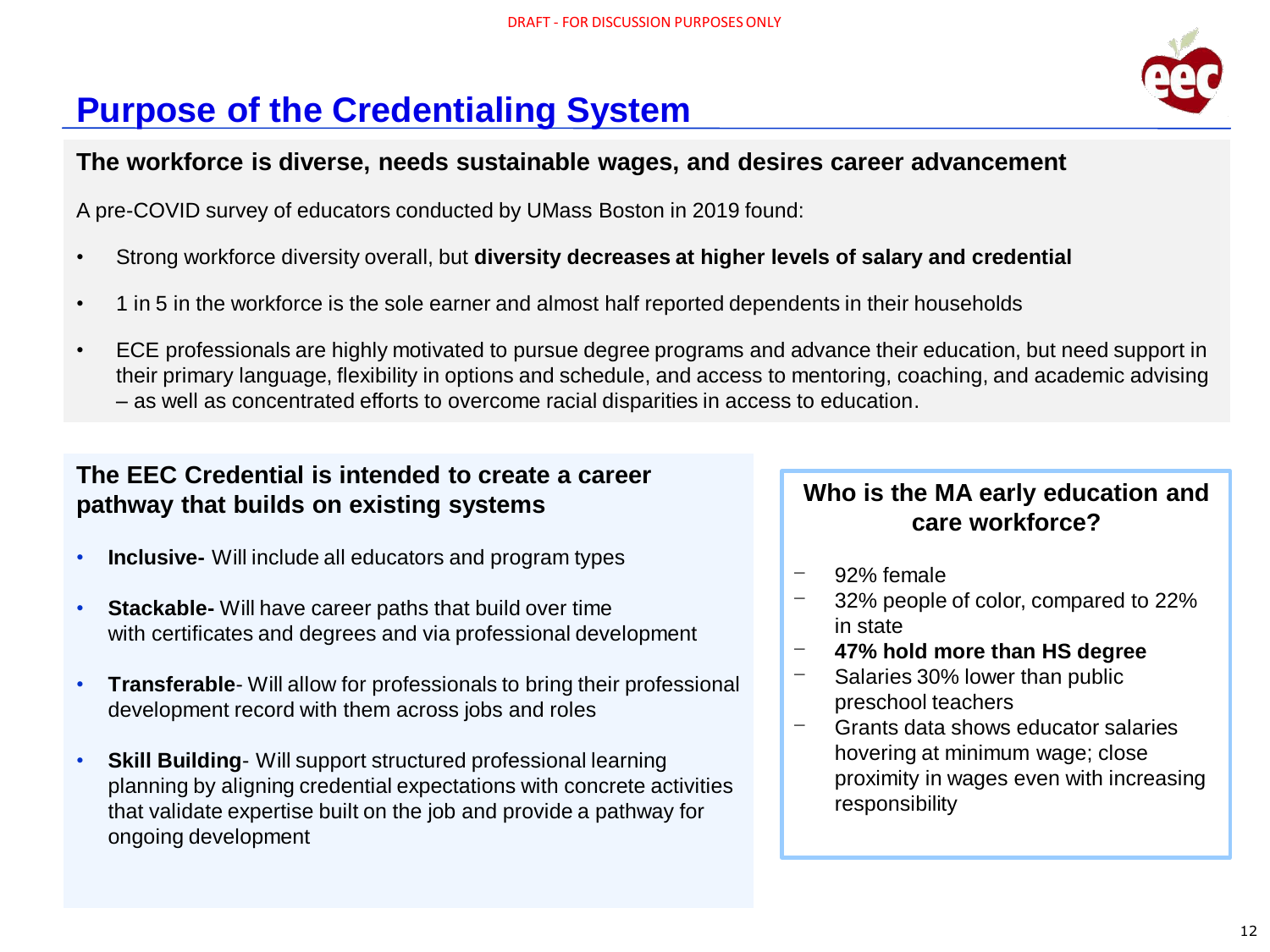*\*Framework is targeted for engagement and feedback in coming months prior to finalization.*



### **Framework: Working Draft\***

. . . . . . . . . . . .

| <b>DRAFT MA ECE CREDENTIAL</b> |                                                                              |                                                   |  |  |
|--------------------------------|------------------------------------------------------------------------------|---------------------------------------------------|--|--|
| <b>Levels</b>                  | <b>Work Experience Path</b>                                                  | Degree Path                                       |  |  |
| <b>Foundational</b>            | <b>EEC Essentials</b><br><b>HS Diploma/GED</b>                               |                                                   |  |  |
|                                | 1 year + documented work assisting,<br>helping, supporting                   | HS Diploma + CGD; Progress<br>towards CDA/Cert.   |  |  |
| $\overline{2}$                 | 3 years + documented work<br>facilitating, instructing, coordinating<br>care | Associate's Degree+<br><b>Relevant Experience</b> |  |  |
| $\overline{3}$                 | 5 years + documented work<br>assisting, guiding practice of others           | Bachelor's Degree + Relevant<br>Experience        |  |  |
| 4                              | 7 years + documented work<br>planning, designing, leading                    | Master's Degree + Relevant<br>Experience          |  |  |
|                                | <b>Work Activities</b>                                                       |                                                   |  |  |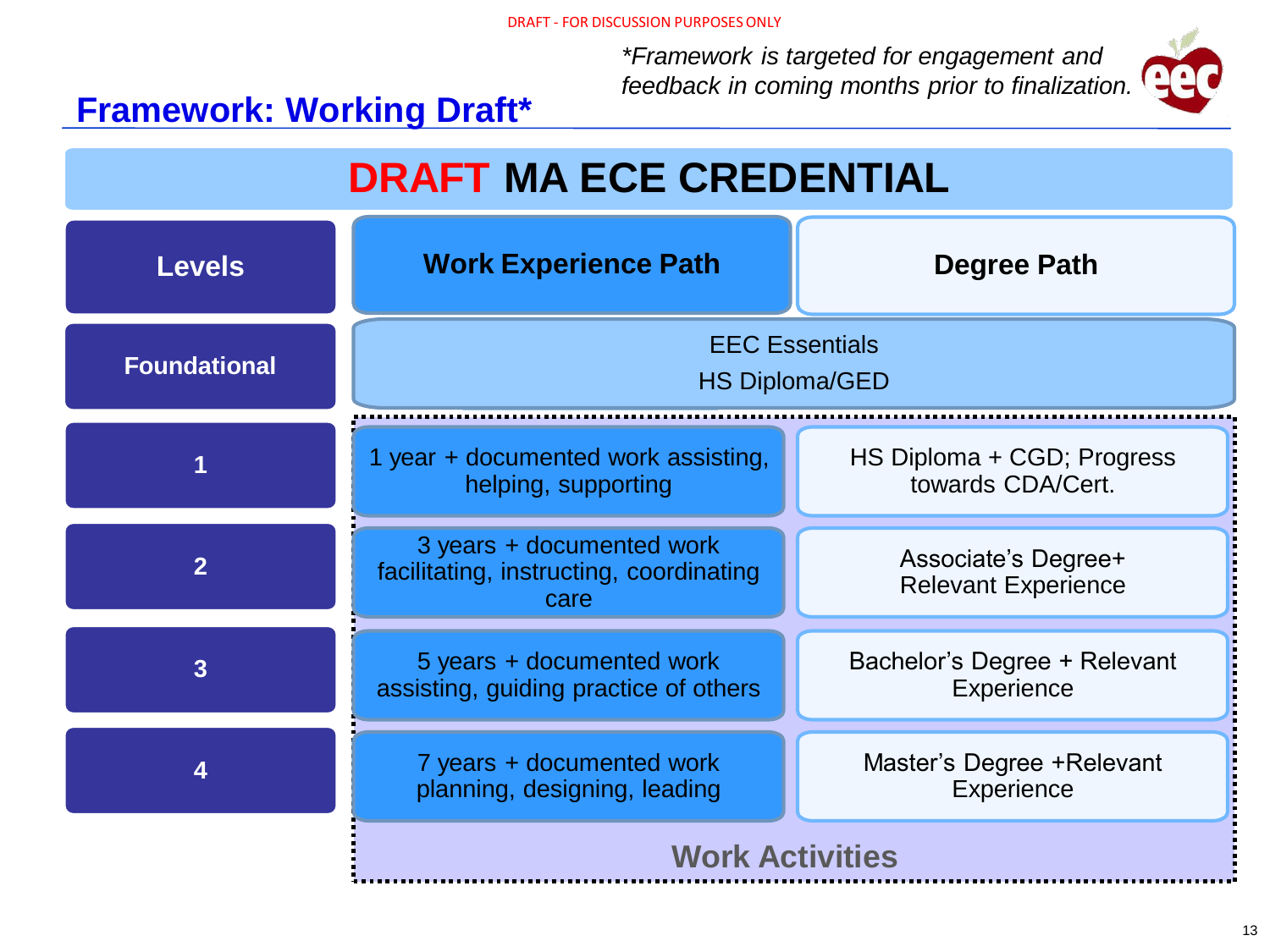*\*Framework is targeted for engagement and feedback in coming months prior to finalization.*



### **Framework: Working Draft\***

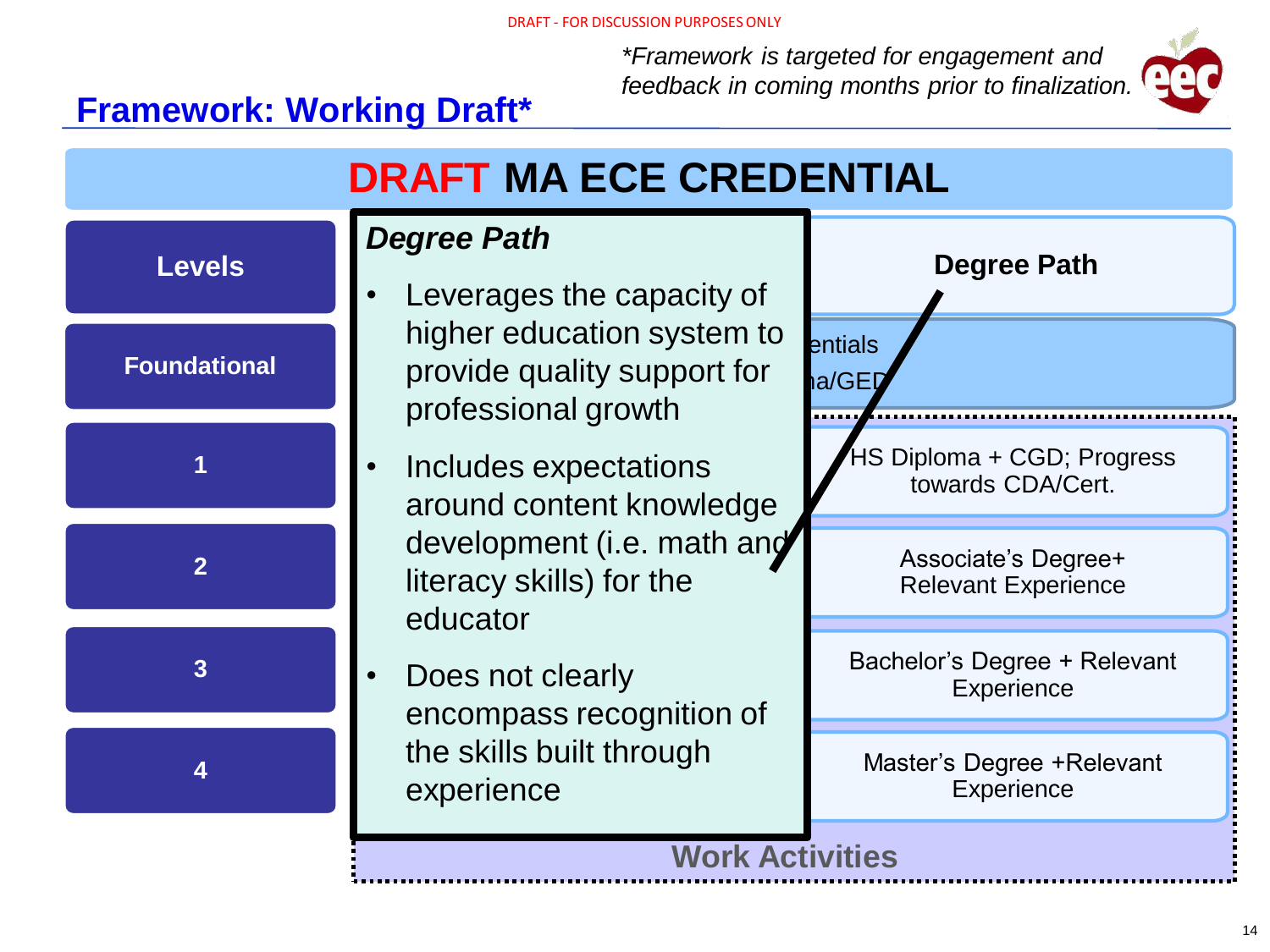







#### Start or advance a career in early education

Connect to courses and training to qualify for a role working with children; Neighborhood Villages will help identify courses that meet the needs of your schedule (online/hybrid/ or in-person), and with additional technology and wraparound supports to ensure success



**Programs licensed** with the Department of Early Education and Care

Connect a group of candidates to a training/ coursework cohort, or find qualified individuals who are ready for employment



#### **Coursework providers**

Find help enrolling students in a cohort, adapting your course schedules and formats to student needs, and build connections to employers so your students can take the next step once they've finished coursework

Based on a successful pilot in Boston, EEC and Neighborhood Villages are building state-wide navigation infrastructure connecting the EEC workforce with institutions of higher education.

- **centralized point of information relevant to accessing coursework and student matching with higher education institutions**
- opportunities for cohorts assembled by employers to enroll with institutions of higher education
- gap and supply analysis to help target funding to coursework capacity - tailored to student feedback and need
- Identify areas for EEC to address non-academic barriers for the workforce to engage in higher education opportunities

*Note: This will be built as a resource for programs, educators and job seekers. It will not be required for access to coursework or PD.*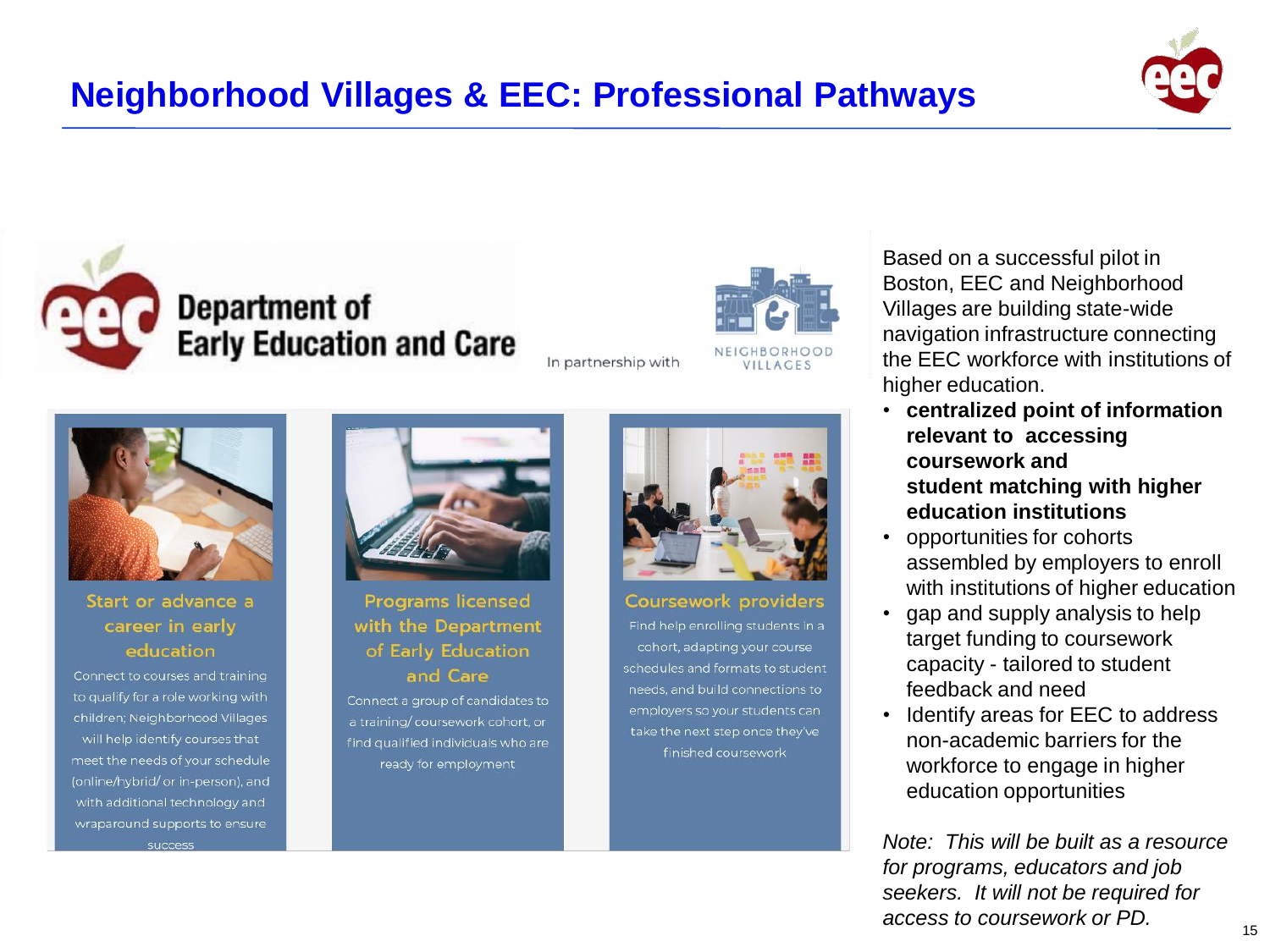*\*Framework is targeted for engagement and feedback in coming months prior to finalization.*



### **Framework: Working Draft\***

# **DRAFT MA ECE CREDENTIAL**



#### **Degree Path** *Work Experience Path*

- professional entitled and development • Validates expertise built through combination of on-the- job experience and supported
- Shared definitions of expectations that can demonstrate competency is needed to build nrofoegional ovporione professional experiences be verified to consistency across in an equitable manner

**Work Activities**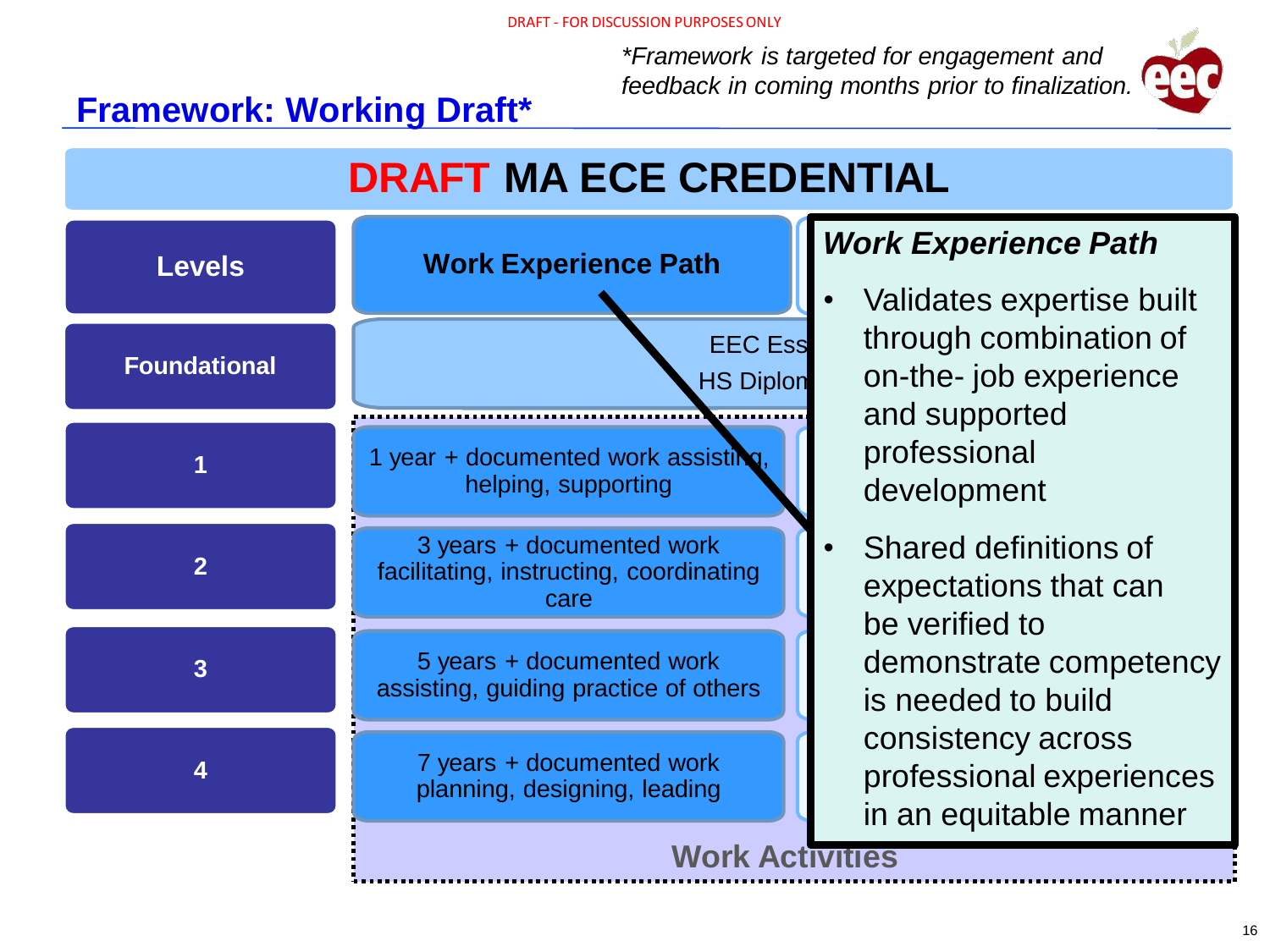## **Validation of Advancement in Work Experience Pathways**

**Example Competency**: Collaborate as partners with families in young children's development and learning through respectful, reciprocal relationships and engagement

**Work Activity**: Document specific efforts to engage with families to build this type of collaborative engagement at a level appropriate to credential level

**Level 1 Example**: Use conversations at pick up/ drop off to build respectful relationships

### *Goals of the Validation Process*

- Articulate what an educator requires to move towards a new credential level that can be supported by employers in parts of their jobs
- Confirmation that these activities have been completed by educators verifying experience requirements to achieve a new level
- Verify that these activities demonstrate the requisite level of skill for the educator to achieve the level

#### *Challenges of Designing a Validation Process*

• Creating meaningful and consistent validation of relevant expertise, without building onerous requirements for the educator or system



#### **Determining Validation Processes**